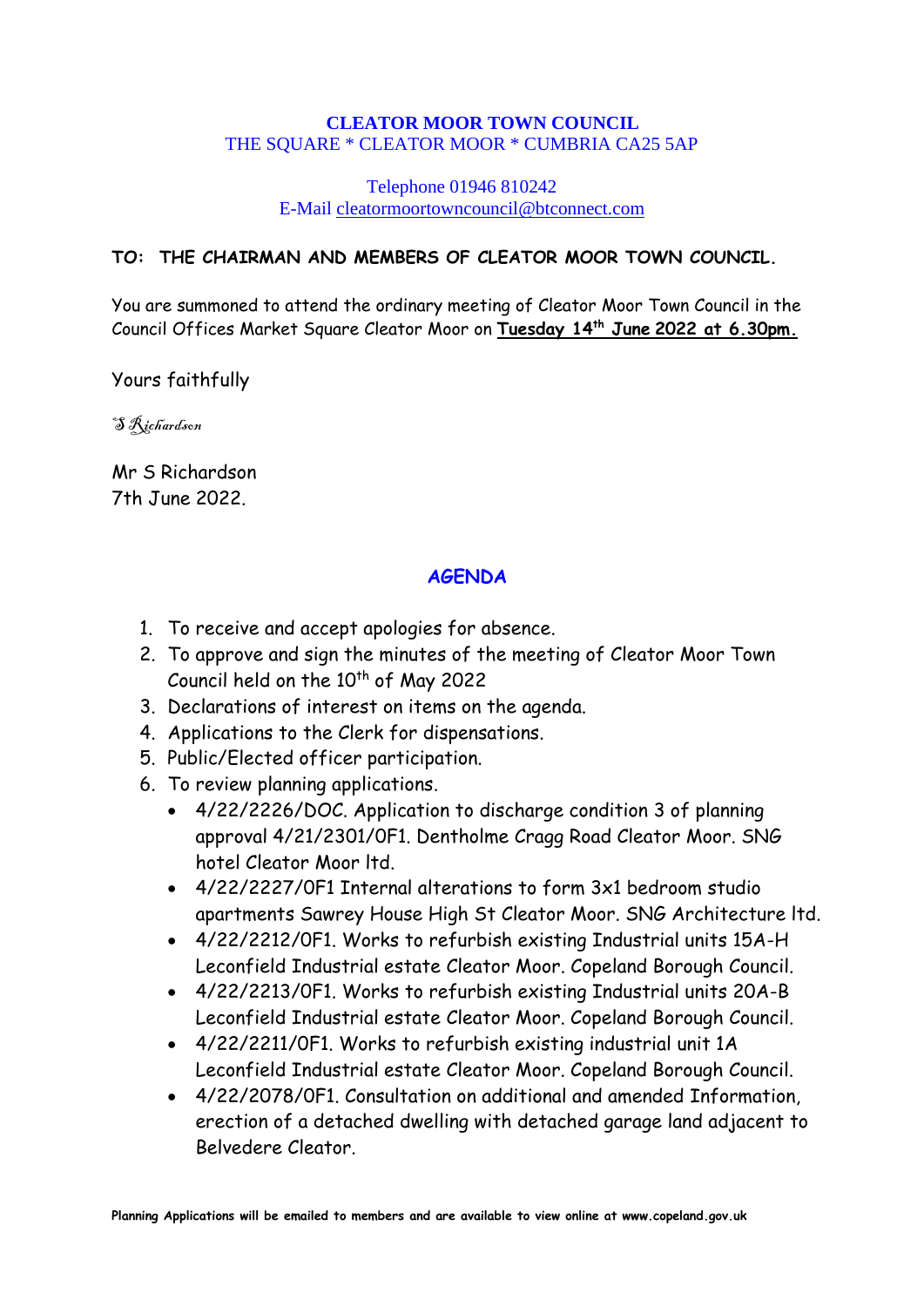- 7. Update on the Airmen's memorial official unveiling.
- 8. Allotments update.
- 9. Update regarding the Garage site on High St.
- 10. To discuss the request to replace Prospect Row fence.
- 11. To receive Updates from other meetings.
- 12. To consider applications for financial support.
- 13. Finance.
	- To approve a schedule of payments for June 2022.
	- To note the bank reconciliations to the end of May 2022
- 14. Items for inclusion on the next agenda. Please note decisions cannot be taken on these items until formally included on an agenda.

21. To approve the date of the next meeting to be held on the  $12^{\text{th of}}$  July 2022 at 6.300pm.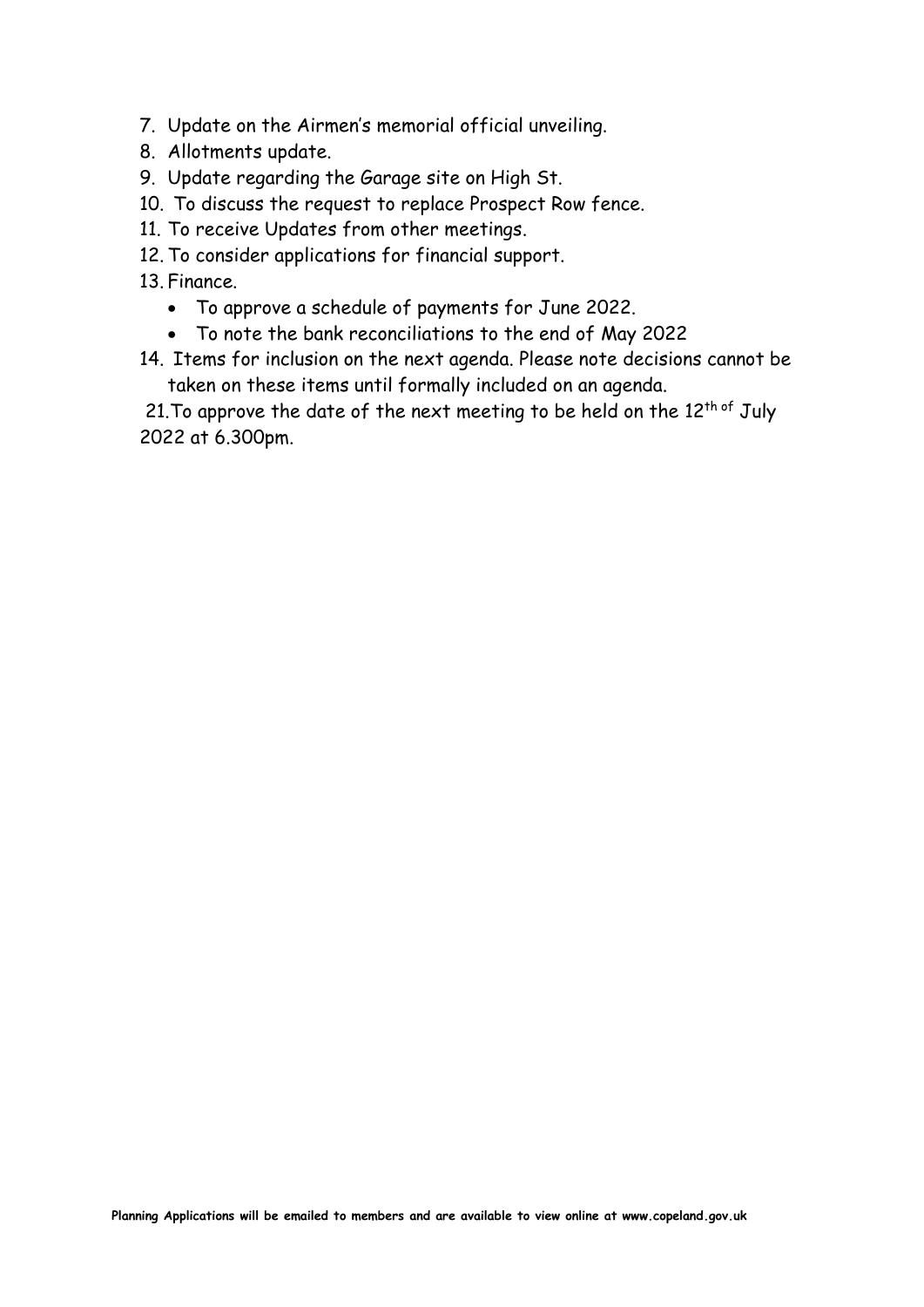# **DRAFT MINUTES OF THE MEETING OF CLEATOR MOOR TOWN COUNCIL**

# **HELD ON TUESDAY 10th May 2022**

# **At 7.00pm.**

Present: Cllr P Burns

 Cllr C Campbell Cllr M Eldon Cllr O Dorgan Cllr N Ford Cllr D Hully Cllr J Hully (Chair) Cllr L J Bulman Cllr M Messenger Cllr M Minogue

Mr S Richardson (Clerk)

In attendance County Councillor's Frank Morgan and A Lamb.

### **22/22 Election of Chairmen for Council year 2022/23**

Cllr J Hully was nominated by Cllr D Hully seconded by Cllr M Messenger and duly nominated as Council Chair for 2022/23.

# **23/22 To receive the Chairman's declaration of acceptance of office.**

Cllr J Hully signed the declaration of acceptance of office witnessed by the Clerk.

### **24/22 To appoint a Vice Chairman for Council Year 2022/23**

Cllr D Hully nominated Cllr Ford and Cllr J Hully seconded the nomination. Cllr N Ford appointed Vice Chair for year 2022/23.

## **25/22. To receive apologies for absence.**

Apologies received from Councillor D Riley. Standing apology from Borough Councillor H Branney.

**26/22 To confirm the eligibility to operate under the 'General power of Competence'.**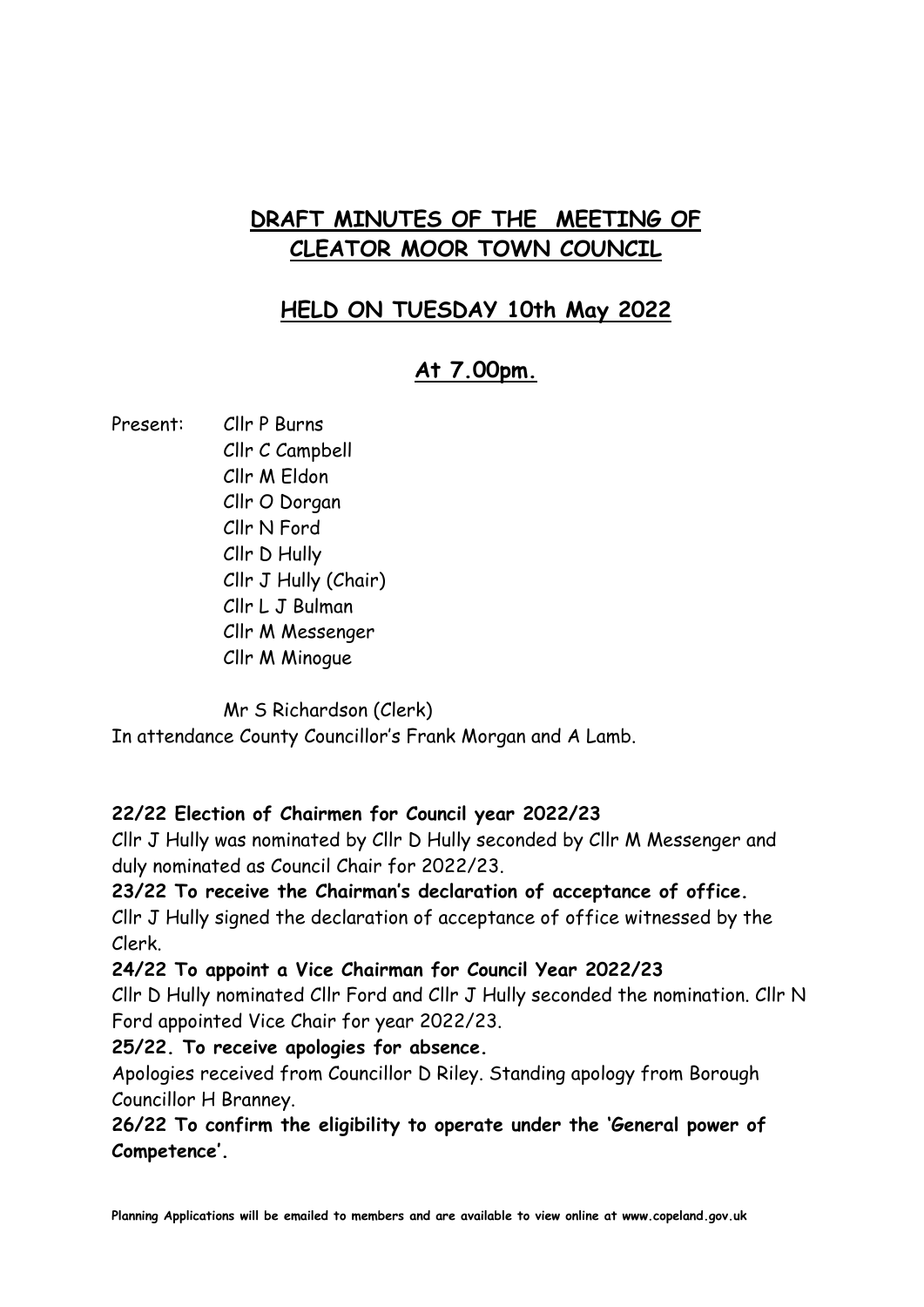Confirmed that the council is eligible to operate under the General power of competence which would remain in place until the next Town Council elections.

## **27/22 To confirm representatives to other bodies.**

After discussion

Three tier meetings Cllr N Ford.

Chamber of Trade Cllr N Ford.

Health watch and patient participation group. Cllrs Ford Messenger and Denwood. Sustrans Partnership meeting Cllrs Ford and Burns.

CMCIC Cllr Ford confirmed that the Community Interest Company is dormant and no longer trading .

Regen North East Copeland Cllrs J Hully and O Dorgan.

Youth and Community centre board. Cllrs Messenger and Dorgan.

Copeland Board (Cleator |Moor Activity centre) Cllr Riley.

Home Group meeting reps Cllrs Burns and Denwood.

**28/22 To approve the minutes of the meeting held on 12 thApril 2022.**  Resolved that the minutes be approved and signed.

**29/22 Declarations of Interest, on items of the agenda.**

Councillor J Hully declared and interest in Planning (CBC Planning Chair).

Councillor Ford declared an interest in CMCIC, Healthwatch meetings

### **30/22 Public Participation.**

County Councillor A Lamb informed members that the CC focus was now mainly on Local Government reform and the many challenges it has. County Councillor Morgan echoed this and also informed members some updates from highways would be forthcoming.

## **31/22 To review planning applications.**

Cllr J Hully took no part in this part in this agenda item.

The planning applications listed below were discussed.

- 4/22/2161/0F1. Use of land as storage and distribution centre (classB8) for gas bottles together with the siting of two single story prefabricated cabins for administrative use Leconfield Industrial Estate. CBC.
- 4/22/2166/0F1 Proposed detached dwelling & associated infrastructure. Plot 2 Cleator Gate Jacktrees Road Cleator Moor Mr and Mrs Gunn.
- 4/22/2170/0A1. Advertising consent for single Totem sign ar site entrance. Land at Leconfield Industrial estate Cleator Moor. Copeland Borough Council.
- 4/22/2176/TPO. 30% Crown reduction to three trees protected by a tree preservation order. Mainscroft Main ST Cleator. Dr Daniel Whittaker.
- 4/22/2184/0F1. Erection of building up to 4000 square meters for various uses with associated access, car parking, landscaping and engineering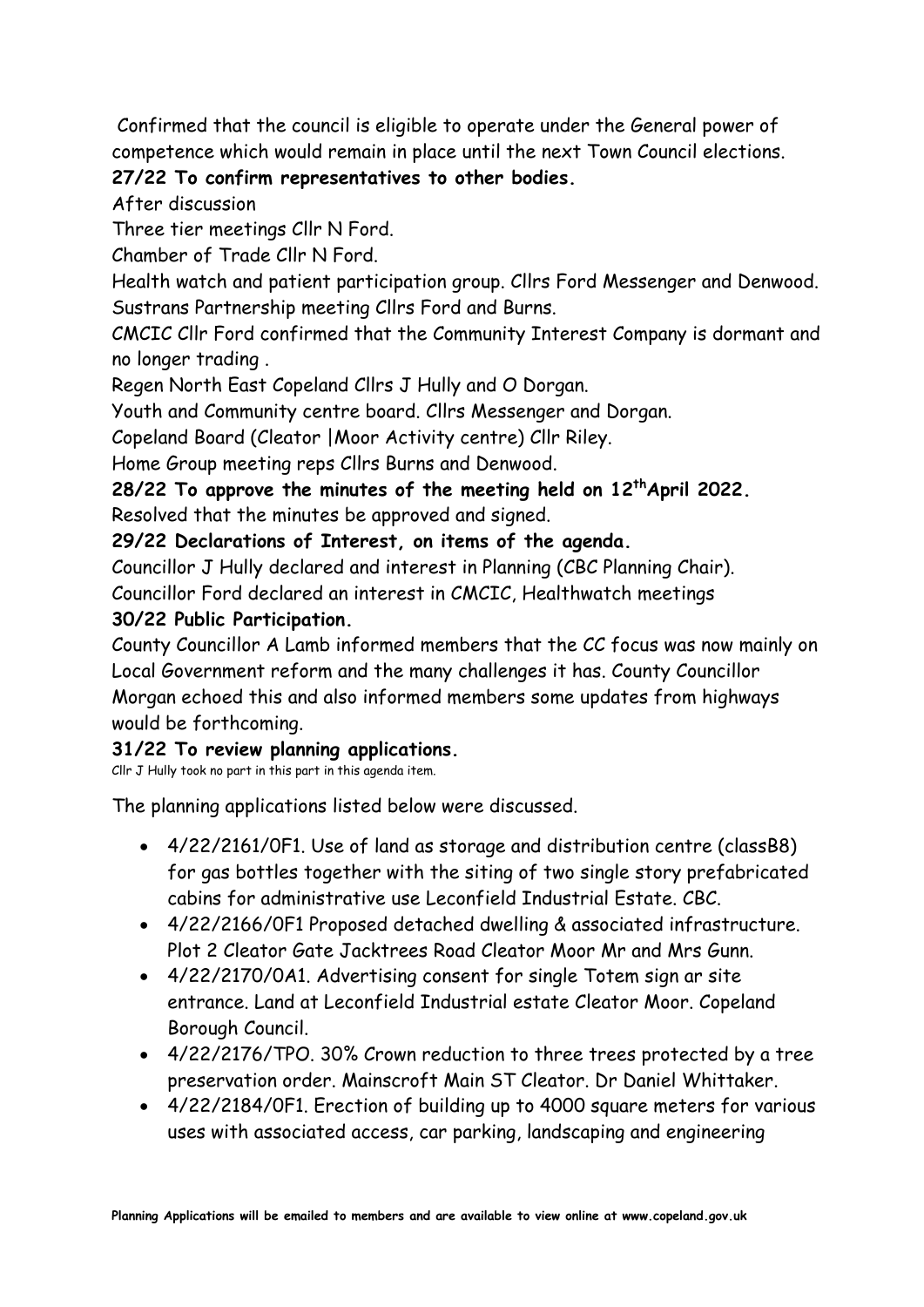works. Land to the Northeast of Leconfield industrial estate Cleator Moor. Copeland Borough Council.

Members raised no concerns with these applications.

### **32/22. To discuss agenda delivery issues.**

After discussion resolved to keep delivery of agenda's via Royal Mail and monitor any further delivery issues.

### **33/22. To confirm renewal of CALC/NALC membership for 2022/23.**

Resolved to renew both memberships.

**34/22 To receive the Internal Auditor report for financial year 2021/22.** Report received and noted.

**35/22 To approve the Annual Governance Statement for the Annual Governance and Accountability Return 2021/22**

Approved

**36/22 To consider the Annual Accounting Statement for the Annual Governance and Accountability Return 2021/22.**

Considered and approved**.**

**37/22 Finance.**

- **To approve a schedule of payments for May 2022.** Approved
- **To note the bank reconciliations to the end of April 2022.** Noted.

**38/22.Items for Inclusion on the next agenda. Please note decisions cannot be taken on these items until formally included on an agenda.**

Members to forward to the Clerk any item for inclusion on the next agenda. **39/22 To approve the date of the next meeting to be held on the 14th June 2022 at 6.30pm.**

Approved. Meeting closed 8.00pm Signed Dated